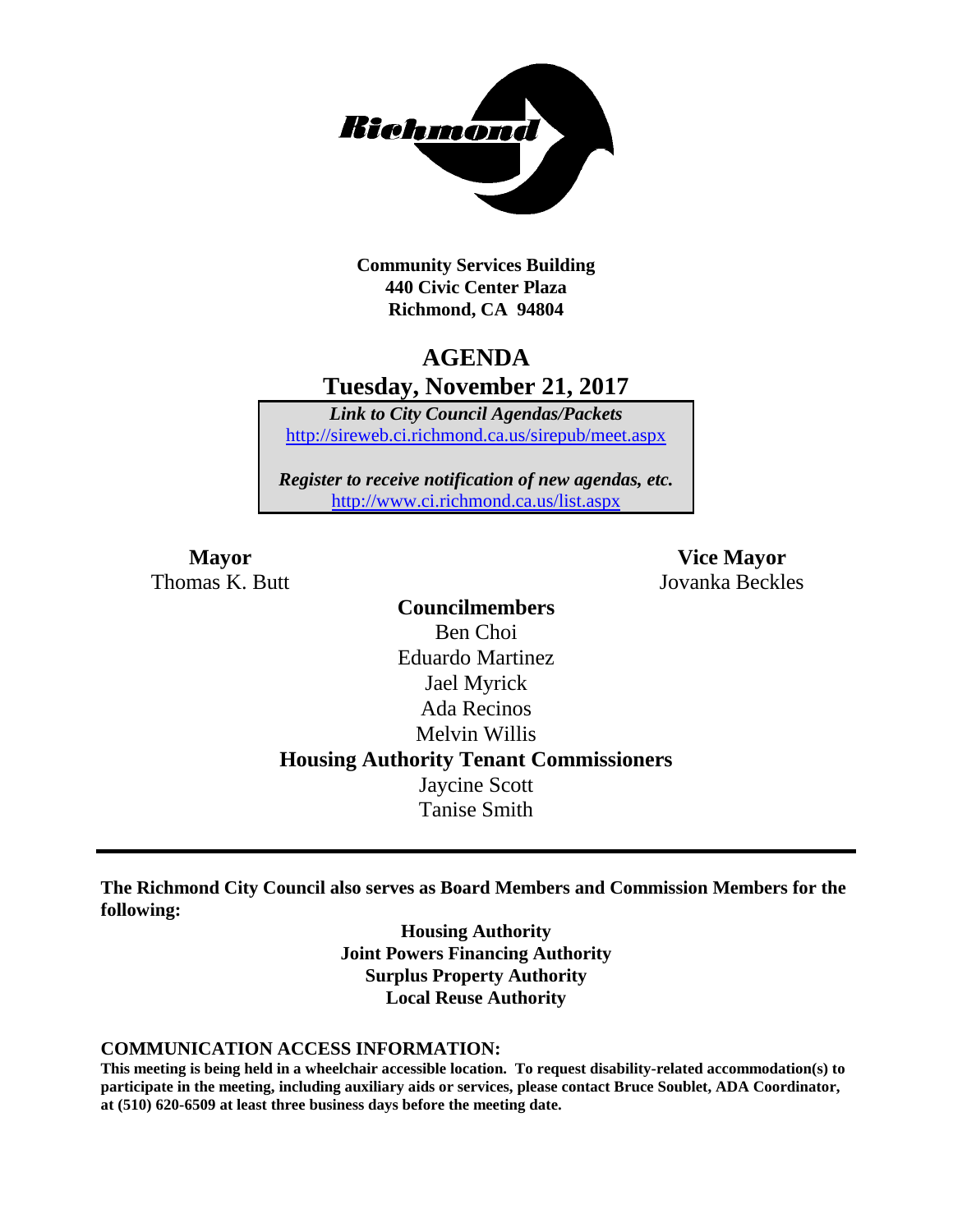# **MEETING PROCEDURES**

The City of Richmond encourages community participation at its City Council meetings and has established procedures that are intended to accommodate public input in a timely and time-sensitive way. As a courtesy to all members of the public who wish to participate in City Council meetings, please observe the following procedures:

**PUBLIC COMMENT ON AGENDA ITEMS:** Anyone who desires to address the City Council on items appearing on the agenda must complete and file a pink speaker's card with the City Clerk **prior** to the City Council's consideration of the item. Once the City Clerk has announced the item, no person shall be permitted to speak on the item other than those persons who have submitted their names to the City Clerk. Your name will be called when the item is announced for discussion. **Each speaker will be allowed up to TWO (2) MINUTES to address the City Council on NON-PUBLIC HEARING items listed on the agenda. Speakers are allowed up to THREE (3) minutes on PUBLIC HEARING items.**

**OPEN FORUM FOR PUBLIC COMMENT:** Individuals who would like to address the City Council on matters not listed on the agenda or on items remaining on the consent calendar may do so under Open Forum. All speakers must complete and file a pink speaker's card with the City Clerk **prior** to the commencement of Open Forum. The amount of time allotted to individual speakers shall be determined based on the number of persons requesting to speak during this item. **The time allocation for each speaker will be as follows:** 15 or fewer speakers, a maximum of 2 minutes; 16 to 24 speakers, a maximum of 1 and one-half minutes; and 25 or more speakers, a maximum of 1 minute.

#### **SPEAKERS ARE REQUESTED TO OCCUPY THE RESERVED SEATS IN THE FRONT ROW BEHIND THE SPEAKER'S PODIUM AS THEIR NAME IS ANNOUNCED BY THE CITY CLERK.**

**CONSENT CALENDAR:** Consent Calendar items are considered routine and will be enacted, approved or adopted by one motion unless a request for removal for discussion or explanation is received from the audience or the City Council. A member of the audience requesting to remove an item from the consent calendar must first complete a speaker's card and discuss the item with a City staff person who has knowledge of the subject material, prior to filing the card with the City Clerk and **prior** to the City Council's consideration of Agenda Review. Councilmembers who request to remove an item from the consent calendar must first discuss the item with a staff member who has knowledge of the subject material **prior** to the City Council's consideration of Agenda Review. An item removed from the Consent Calendar may be placed anywhere on the agenda following the City Council's agenda review. One or more designated staff members will be present in Council Chambers one hour prior to each Council meeting for this purpose.

**CONDUCT AT MEETINGS:** Richmond City Council meetings are limited public forums during which the City strives to provide an open, safe atmosphere and promote robust public debate. Members of the public, however, must comply with state law, as well as the City's laws and procedures and may not actually disrupt the orderly conduct of these meetings. The public, for example, may not shout or use amplifying devices, must submit comment cards and speak during their allotted time, may not create a physical disturbance, may not speak on matters unrelated to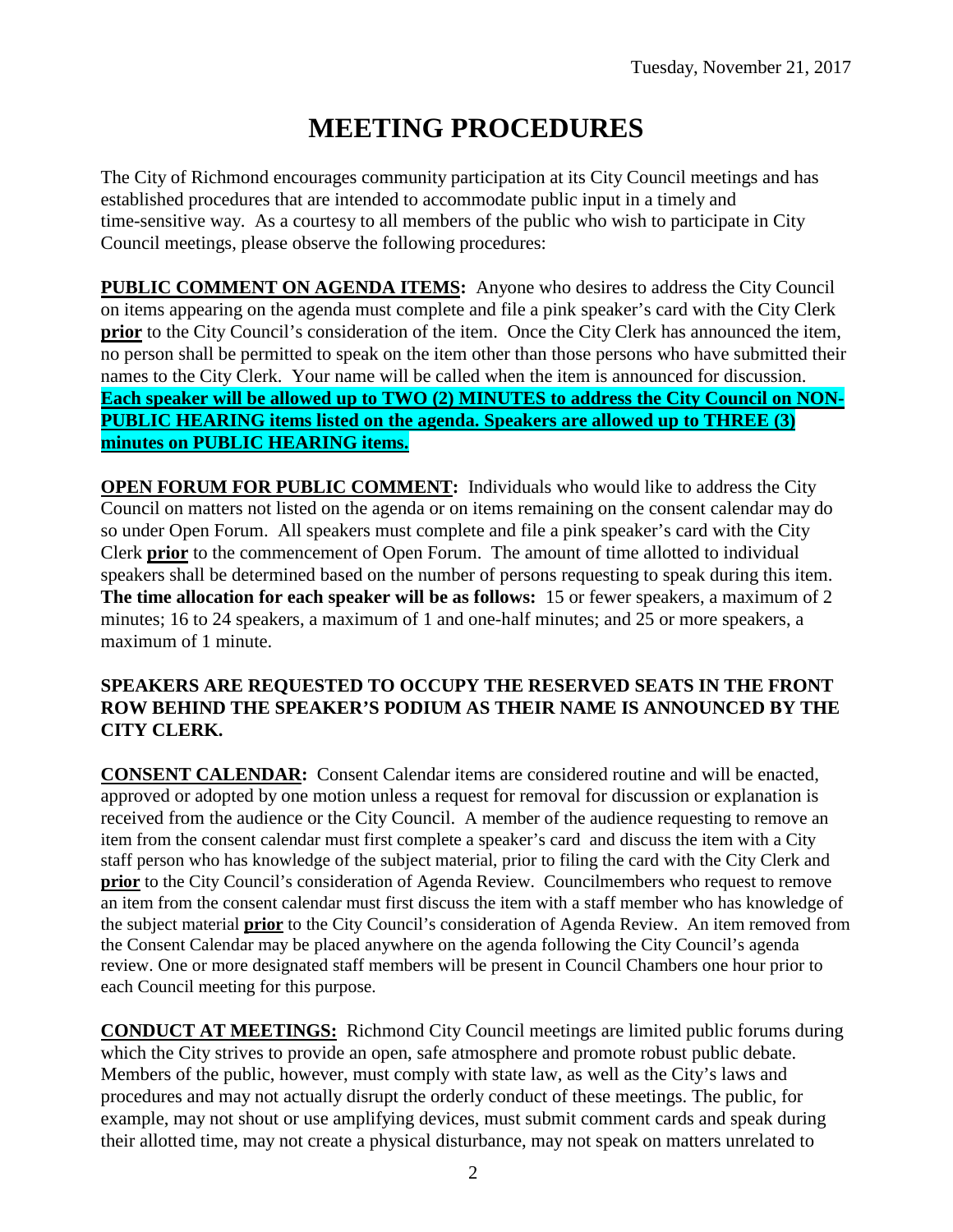issues within the jurisdiction of the City Council or the agenda item at hand, and may not cause immediate threats to public safety.

**CITY HARASSMENT POLICY:** The City invites public comment and critique about its operations, including comment about the performance of its public officials and employees, at the public meetings of the City Council and boards and commissions. However, discriminatory or harassing comments about or in the presence of City employees, even comments by third parties, may create a hostile work environment, if severe or pervasive. The City prohibits harassment against an applicant, employee, or contractor on the basis of race, religious creed, color, national origin, ancestry, physical disability, medical condition, mental disability, marital status, sex (including pregnancy, childbirth, and related medical conditions), sexual orientation, gender identity, age or veteran status, or any other characteristic protected by federal, state or local law. In order to acknowledge the public's right to comment on City operations at public meetings, which could include comments that violate the City's harassment policy if such comments do not cause an actual disruption under the Council Rules and Procedures, while taking reasonable steps to protect City employees from discrimination and harassment, City Boards and Commissions shall adhere to the following procedures. If any person makes a harassing remark at a public meeting that violates the above City policy prohibiting harassment, the presiding officer of the meeting may, at the conclusion of the speaker's remarks and allotted time: (a) remind the public that the City's Policy Regarding Harassment of its Employees is contained in the written posted agenda; and (b) state that comments in violation of City policy are not condoned by the City and will play no role in City decisions. If any person makes a harassing remark at a public meeting that violates the above City policy, any City employee in the room who is offended by remarks violating the City's policy is excused from attendance at the meeting. No City employee is compelled to remain in attendance where it appears likely that speakers will make further harassing comments. If an employee leaves a City meeting for this reason, the presiding officer may send a designee to notify any offended employee who has left the meeting when those comments are likely concluded so that the employee may return to the meeting. The presiding officer may remind an employee or any council or board or commission member that he or she may leave the meeting if a remark violating the City's harassment policy is made. These procedures supplement the Council Rules and Procedures relating to disruption of orderly conduct at Council meetings.

Any law enforcement officer on duty or whose service is commanded by the presiding officer shall be Sergeant-at-Arms of the Council meetings. He/she, or they, shall carry out all orders and instructions given by the presiding officer for the purpose of maintaining order and decorum at the Council meetings (City Council Rules of Procedure and Order Section III F, RMC Section 2.12.030).

**\*\*\*\*\*\*\*\*\*\*\*\*\*\*\*\*\*\*\*\*\*\*\*\*\*\*\*\*\*\*\*\*\*\*\*\*\*\*\*\*\*\*\*\*\*\*\*\*\*\*\*\*\*\*\*\*\*\***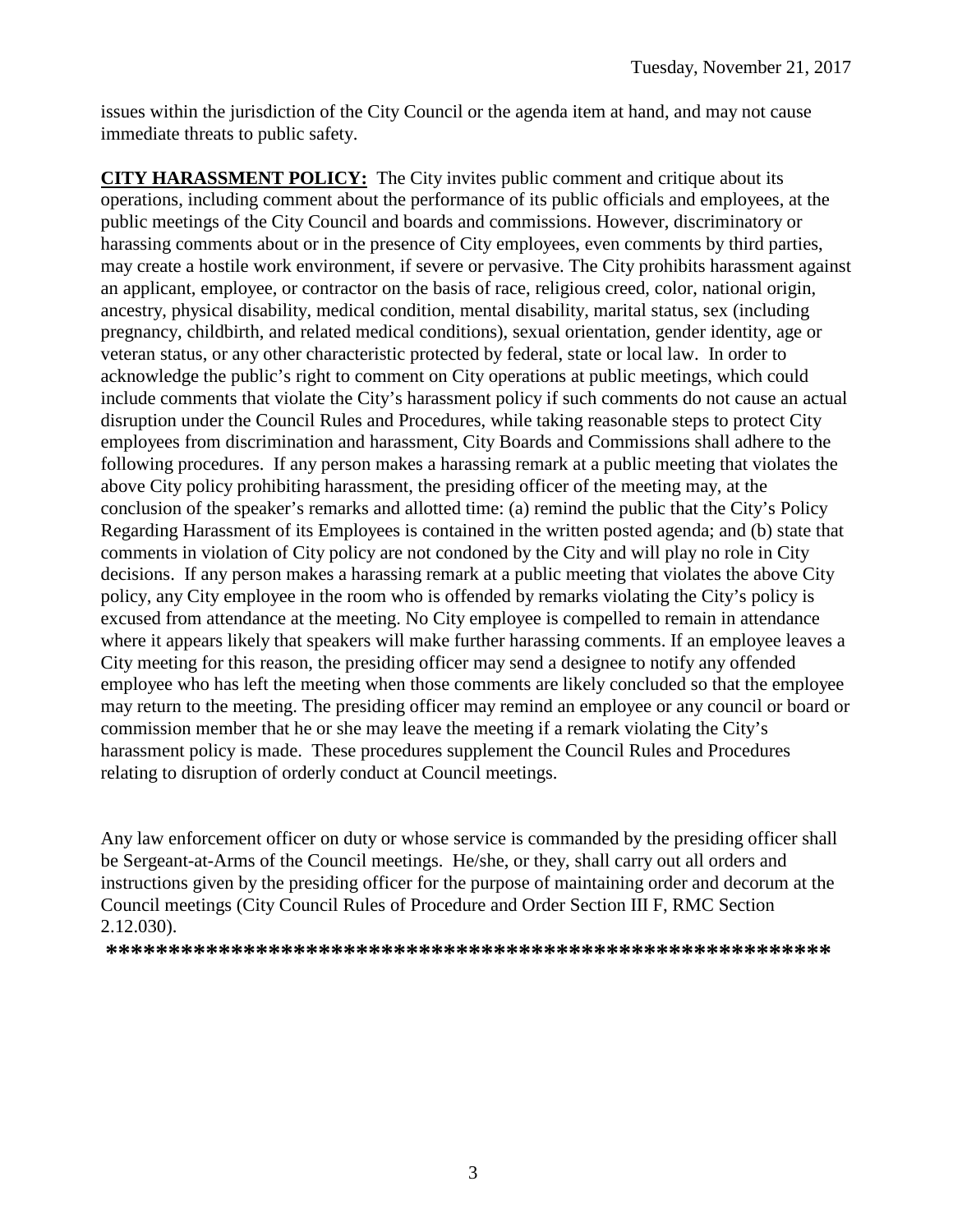# **OPEN SESSION TO HEAR PUBLIC COMMENT BEFORE CLOSED SESSION**

5:00 p.m.

#### **A. ROLL CALL**

#### **B. PUBLIC COMMENT BEFORE CLOSED SESSION**

#### **C. ADJOURN TO CLOSED SESSION**

### **CLOSED SESSION**

Shimada Room of the Community Services Building

#### **CITY COUNCIL**

CONFERENCE WITH LEGAL COUNSEL - ANTICIPATED LITIGATION (Significant exposure to litigation pursuant to Subdivision (b) of Government Code Section 54956.9):

One case

CONFERENCE WITH REAL PROPERTY NEGOTIATOR (Government Code Section 54956.8):

Property: Transit Village Phase 2 Agency negotiators: Bill Lindsay, Shasa Curl, Alan Wolken Negotiating party: City Ventures, Wang Brothers Investments, LLC, and RAD Urban Under negotiation: Price and Terms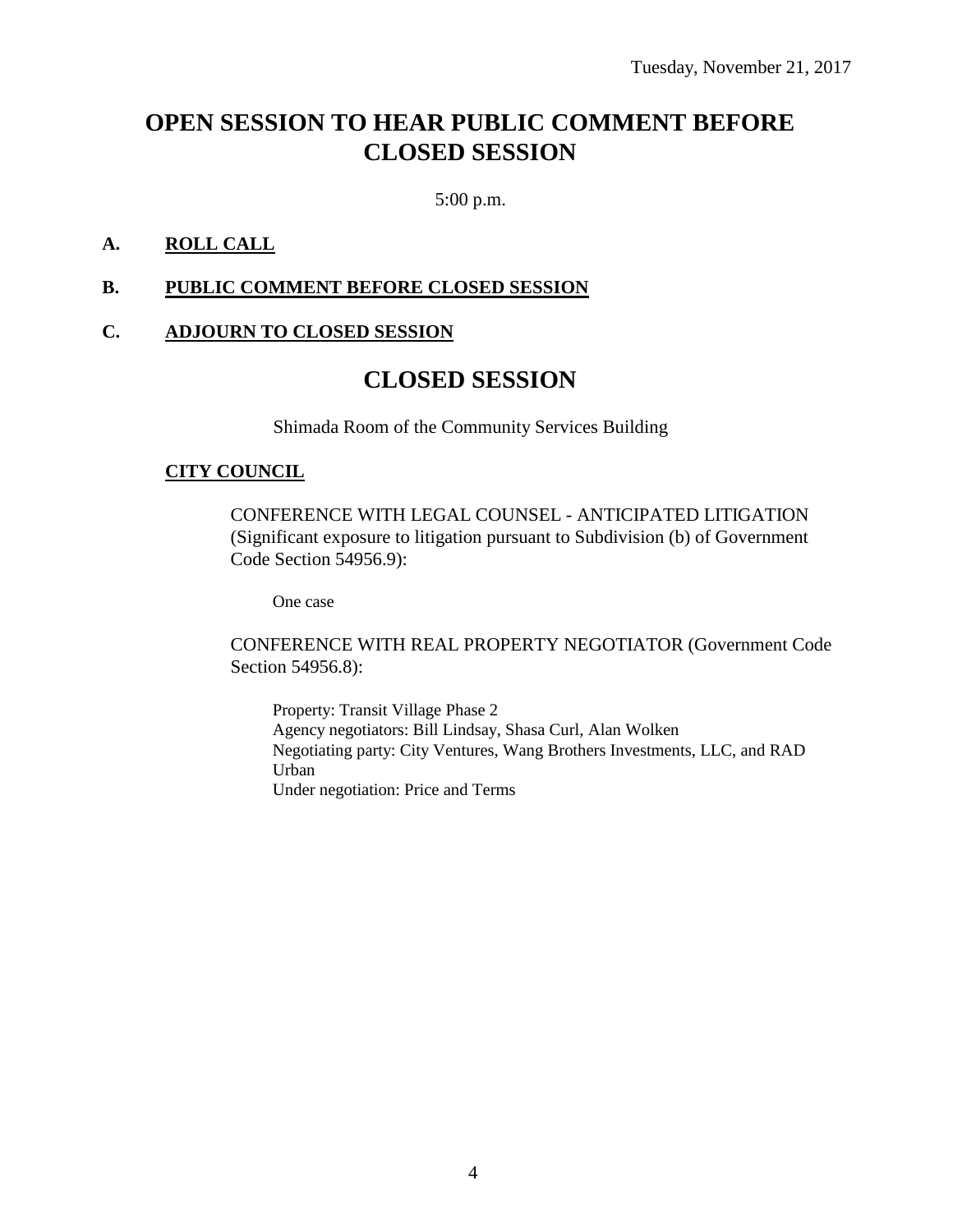# **SPECIAL MEETING OF THE RICHMOND HOUSING AUTHORITY**

6:25 p.m.

- **A. PLEDGE TO THE FLAG**
- **B. ROLL CALL**
- **C. STATEMENT OF CONFLICT OF INTEREST**
- **D. AGENDA REVIEW**

#### **E. HOUSING AUTHORITY CONSENT CALENDAR**

- **E-1.** APPROVE a first amendment to the contract with Municipal Resource Group to continue providing consulting services to the Richmond Housing Authority, necessitated by the current vacancy in the Richmond Housing Authority Executive Director position, increasing the amount of the contract by \$100,000, for a total contract amount not to exceed \$205,264, and for a term extending to June 30, 2018 - City Manager's Office (Bill Lindsay 620-6512).
- **E-2.** APPROVE the minutes of the special October 17, 2017, Richmond Housing Authority meeting - City Clerk's Office (Pamela Christian 620-6513).
- **F. ADJOURNMENT**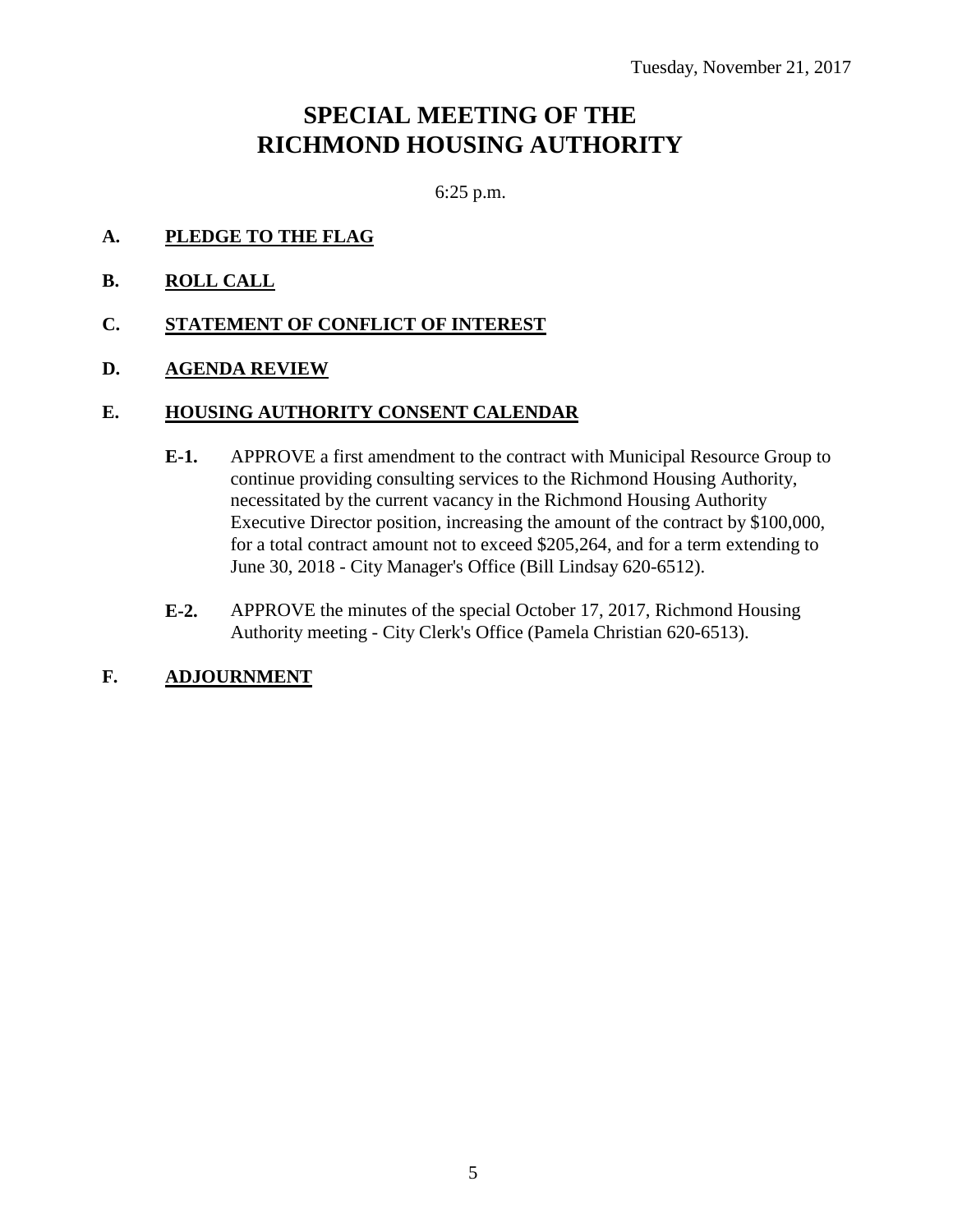# **REGULAR MEETING OF THE RICHMOND CITY COUNCIL**

6:30 p.m.

#### **A. ROLL CALL**

#### **B. STATEMENT OF CONFLICT OF INTEREST**

**C. AGENDA REVIEW**

#### **D. PRESENTATIONS, PROCLAMATIONS, AND COMMENDATIONS**

**D-1.** PROCLAMATION declaring Saturday, November 25, 2017, as Small Business Saturday in the City of Richmond - Office of the Mayor (Mayor Tom Butt 620- 6503).

#### **E. REPORT FROM THE CITY ATTORNEY OF FINAL DECISIONS MADE DURING CLOSED SESSION**

#### **F. REPORT FROM THE CITY MANAGER**

#### **G. OPEN FORUM FOR PUBLIC COMMENT**

#### **H. CITY COUNCIL CONSENT CALENDAR CONTINUED FROM THE NOVEMBER 7, 2017, MEETING**

- **H-1.** RECEIVE the City's Investment and Cash Balance Report for the month of September 2017 - Finance Department (Belinda Warner/Stacie Plummer 620- 6930).
- **H-2.** ADOPT a resolution authorizing placement of liens and special assessments for unpaid garbage collection service fees on County property tax records - Finance Department (Belinda Warner/Antonio Banuelos 620-6741).
- **H-3.** APPROVE a three-year contract with PFM Solutions LLC to provide subscription services to its Whitebirch Financial Model Platform in an amount not to exceed \$35,000 - Finance Department (Belinda Warner 620- 6740/Markisha Guillory 620-5434).
- **H-4.** APPROVE the purchase of three 2018 Ford Utility Police Interceptors from San Leandro Ford Store for use by the Police Department, in an aggregate amount not to exceed \$90,000 - Department of Infrastructure Maintenance and Operations (Tim Higares 231-3008).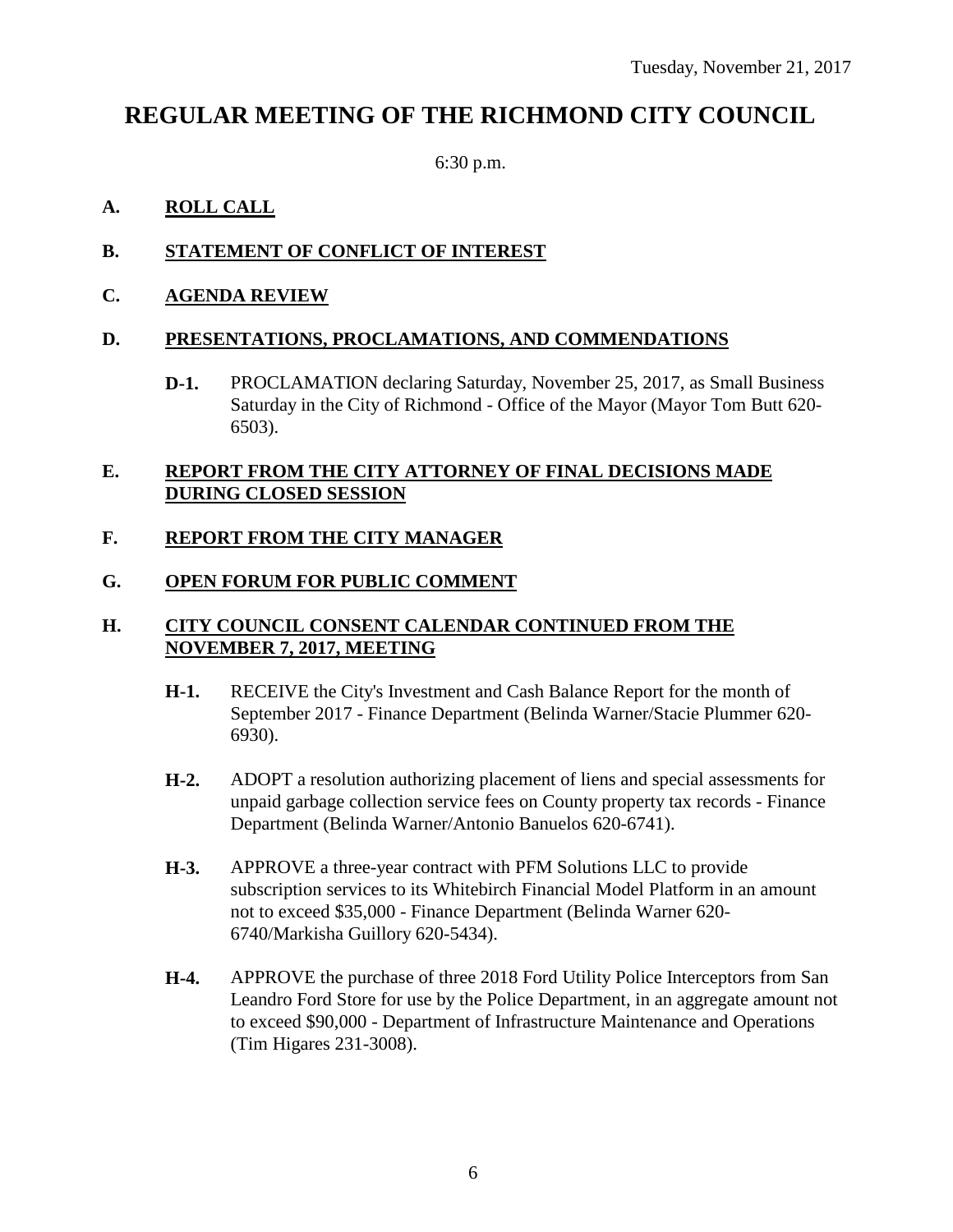- **H-5.** APPROVE the purchase of one 2017 Ford Super Duty F450 Supercab Mechanics Truck for use by the Water Resource Recovery Department from National Auto Fleet Group in an amount not to exceed \$115,000 - Department of Infrastructure Maintenance and Operations (Tim Higares 231-3008).
- **H-6.** APPROVE the purchase of seven 2018 Ford Utility Police Interceptors, to be used as replacement patrol vehicles, from Hilltop Ford, in an aggregate amount not to exceed \$215,000 - Department of Infrastructure Maintenance and Operations (Tim Higares 231-3008).
- **H-7.** APPROVE an agreement with Contra Costa County providing for Richmond Police to monitor AB109 probationers and parolees from July 1, 2017, through June 30, 2018; and ACCEPT and APPROPRIATE \$135,720 in AB109 Realignment funds to be received by the City of Richmond from Contra Costa County in exchange for these services - Police Department (Chief Allwyn Brown 621-1802).
- **H-8.** ADOPT a resolution amending the City of Richmond's Position Classification Plan to add the new classification of Staff Attorney - Rent Program. This staff attorney only provides legal counsel to the Rent Board - Human Resources Management Department (Lisa Stephenson/Donna Newton 620-6600).
- **H-9.** INTRODUCE an ordinance to establish the wages, salary, and compensation for the new classification of Staff Attorney - Rent Program. This staff attorney only provides legal counsel to the Rent Board. (Salary Range No. 3.1 \$9,024 - \$14,364/month) - Human Resources Management Department (Lisa Stephenson/Donna Newton 620-6600).
- **H-10.** INTRODUCE an ordinance (first reading) to establish the wages, salary, and compensation for the new classification of Planning Manager (Salary Range No. 4.1 \$9,945 - \$15,830/ month) - Human Resources Management Department (Lisa Stephenson/Donna Newton 620-6600).
- **H-11.** ADOPT a resolution amending the City of Richmond's Position Classification Plan to add the new classification of Planning Manager - Human Resources Management Department (Lisa Stephenson/Donna Newton 620-6600).
- **H-12.** ADOPT an ordinance (second reading) to establish the wages, salary, and compensation for the new classification of Executive Director, Rent Program (Salary Range No. 3.1 \$9,024 - 14,364/month) - Human Resources Management Department (Lisa Stephenson/Donna Newton 620-6600).
- **H-13.** ADOPT an ordinance (second reading) establishing the wages, salary, and compensation for the new classification of Deputy Director, Rent Program (Salary Range No. 2.1 \$8,087 - \$12,873/month) - Human Resources Management Department (Lisa Stephenson/Donna Newton 620-6600).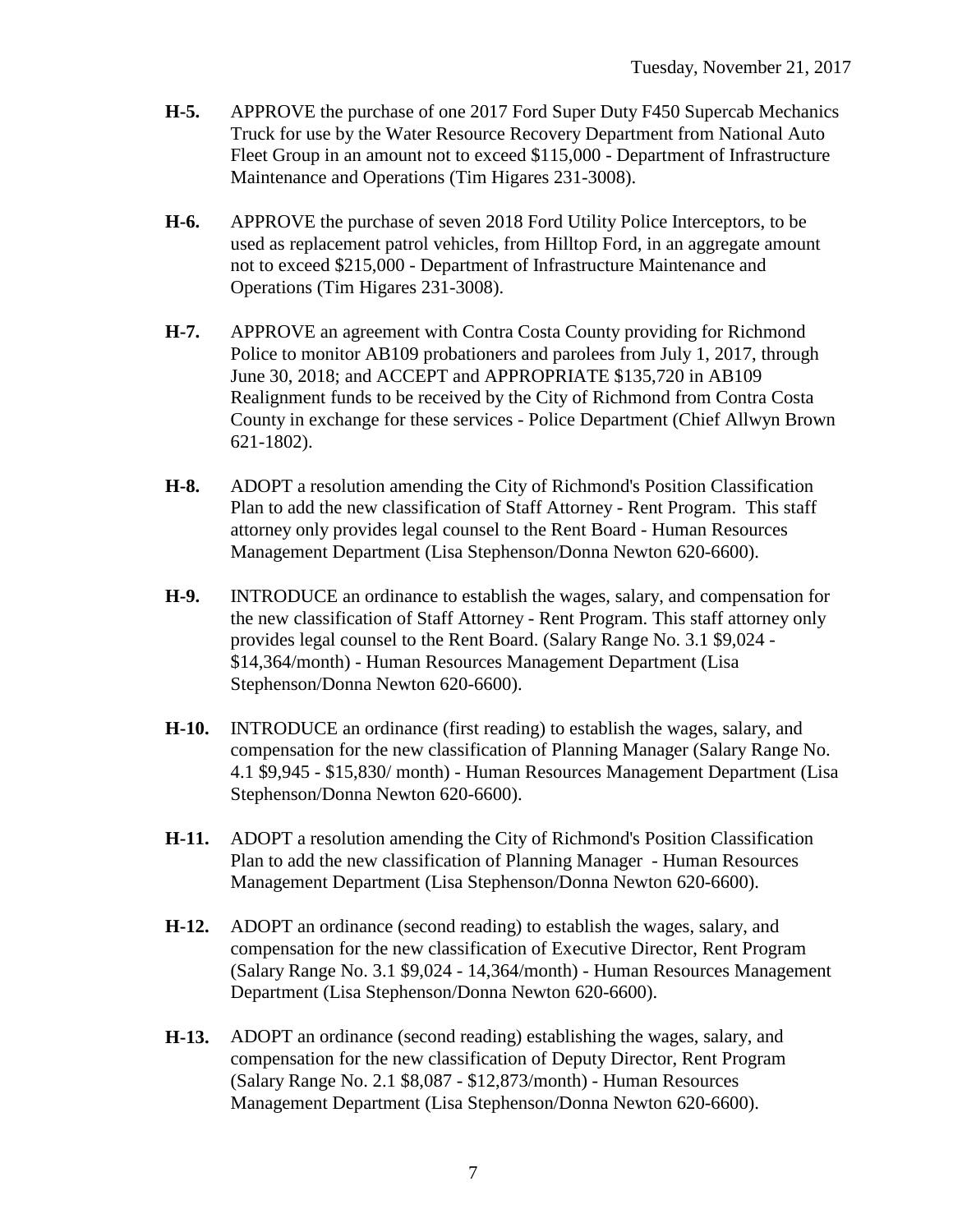- **H-14.** ADOPT an ordinance (second reading) establishing the wages, salary, and compensation for the new classification of Hearing Examiner, Rent Program (Salary Range No. 3.1 \$9,024 - \$14,364/month) - Human Resources Management Department (Lisa Stephenson 620-6600).
- **H-15.** ADOPT an ordinance (second reading) adding Chapter 2.44 to the Richmond Municipal Code approving use of electronic and paperless filing of Fair Political Practices Commission Campaign Disclosure Statements filed by elected officials, candidates, and committees - City Clerk's Office (Pamela Christian 620-6513).
- **H-16.** APPROVE the minutes of the October 3 and 17, 2017, regular meetings of the Richmond City Council - City Clerk's Office (Pamela Christian 620-6513).
- **H-17.** APPROVE a grant-funded contract with The Watershed Project for project management services for the Greening the Last Mile project at the Richmond Greenway in an amount not to exceed \$139,467 - Engineering and Capital Improvement Projects Department (Yader A. Bermudez 774-6300).
- **H-18.** ADOPT an ordinance (second reading) regarding the City's intent to grant to CHEVRON U.S.A. a 10 year franchise agreement to use or lay and use oil pipes and appurtenances for the purpose of transmitting and distributing oil and oil products within the City's rights-of-way for a period of 10 years - Engineering and Capital Improvement Projects Department (Yader Bermudez 774-6300).
- **H-19.** ADOPT an ordinance (second reading) regarding the City's intent to grant to PHILLIPS 66 CO. a 10 year franchise agreement to use or lay and use oil pipes and appurtenances for the purpose of transmitting and distributing oil and oil products within the City's rights-of-way for a period of 10 years - Engineering and Capital Improvement Projects Department (Yader Bermudez 774-6300).
- **H-20.** APPROVE a contract with Best Contracting Services, Inc. for re-roofing the Richmond Family Justice Center at 256 24th Street, Richmond, in an amount not to exceed \$210,000 - Engineering and Capital Improvement Projects Department (Yader A. Bermudez 774-6300).
- **H-21.** ADOPT a resolution renewing and continuing the local emergency on Rifle Range Road due to landslide damage, which was first declared by the City Council on March 7, 2017 - Engineering and Capital Improvement Projects Department (Yader Bermudez 774-6300/Tawfic Halaby 621-1612).
- **H-22.** ADOPT a resolution renewing and continuing the local emergency on Via Verdi due to landslide damage, which was first adopted by the City Council on February 28, 2017 - Engineering and Capital Improvement Projects Department (Yader Bermudez 774-6300/Tawfic Halaby 621-1612).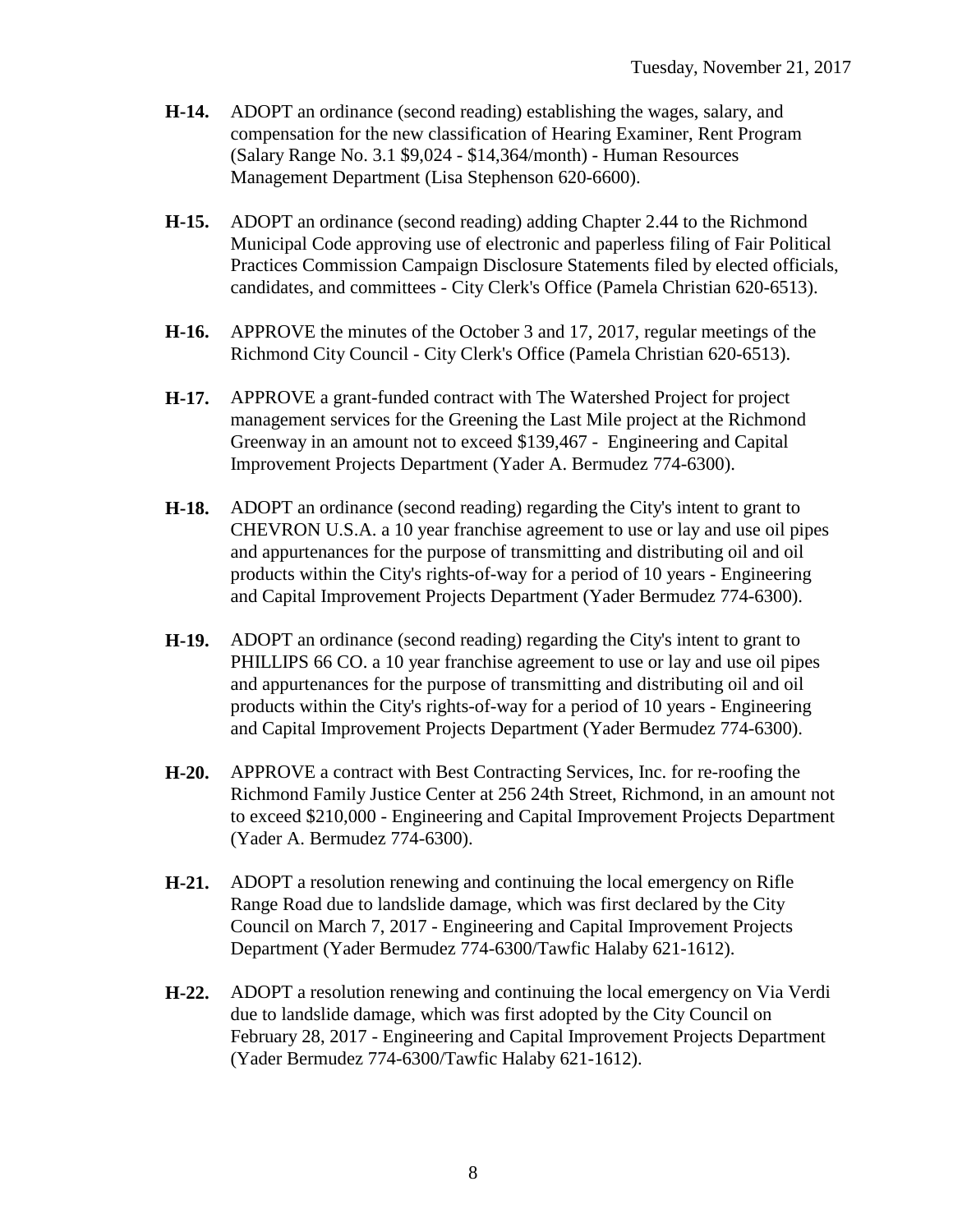- **H-23.** ADOPT a resolution approving parking regulations along Isabel Street and Central Avenue, to provide no parking between 11:00 PM and 5:00 AM, and unlimited parking between 5:00 AM and 11:00 PM - Engineering and Capital Improvement Projects (Yader Bermudez 774-6300/Steven Tam 307-8112).
- **H-24.** ADOPT a Resolution of Intention for the proposed vacation of the Baxter Creek public access easement owned by City of Richmond at 11965 San Pablo Avenue in the City of El Cerrito, setting the matter for a public hearing on January 16, 2018 - Engineering and Capital Improvement Projects (Yader Bermudez 774- 6300/Steven Tam 307-8112).
- **H-25.** APPROVE a contract with Security Signal Devices, Inc. for intrusion and fire alarm system services for all City buildings, in an amount not to exceed \$400,000.00 and for a term for extending to November 15, 2020, with two City options to extend the contract for one year each - Engineering and Capital Improvement Projects (Yader A. Bermudez 774-6300).
- **H-26.** ADOPT a resolution approving a grant-funded construction agreement with the James E. Roberts-Obayashi Corporation for the Miraflores Greenbelt- Baxter Creek Phase 1 Project to daylight Baxter Creek and restore the floodplain in an amount not to exceed \$2,100,660 - Housing and Community Development (Bill Lindsay 620-6512/Alan Wolken 307-8137).
- **H-27.** PROCLAMATION declaring November as Homelessness Awareness Month in the City of Richmond - Office of the Mayor (Mayor Tom Butt 620-6503).
- **H-28.** DIRECT the city manager, pursuant to previous direction by the City Council, to conduct three public workshops between now and the end of February 2018, to envision future land uses for the city-owned property at Point Molate - Office of the Mayor (Mayor Tom Butt 620-6503).

#### **I. CITY COUNCIL CONSENT CALENDAR**

- **I-1.** APPROVE a five-year Memorandum of Understanding (MOU) between the City and Richmond Art Center (RAC) for an amount up to \$350,000 in fiscal year 2017-2018 and decreasing by \$25,000 each subsequent year through fiscal year 2021-2022 to enable RAC to continue to provide the services that it has developed with the City's support over the past five years - Library and Cultural Services Department (Katy Curl 620-6554).
- **I-2.** ACCEPT and APPROPRIATE \$7,000 in grant funds from University of California Berkeley/Richmond Community Foundation (UCB/RCF) Partnership Fund for Library and Cultural Services Department, Arts and Culture Division; and APPROVE an agreement with Richmond Main Street Initiative for the "Community Conversations" project in the Iron Triangle for the period of July 1, 2017, through June 30, 2018 - Library and Cultural Services Department (Katy Curl 620-6554/Michele Seville 620-6952).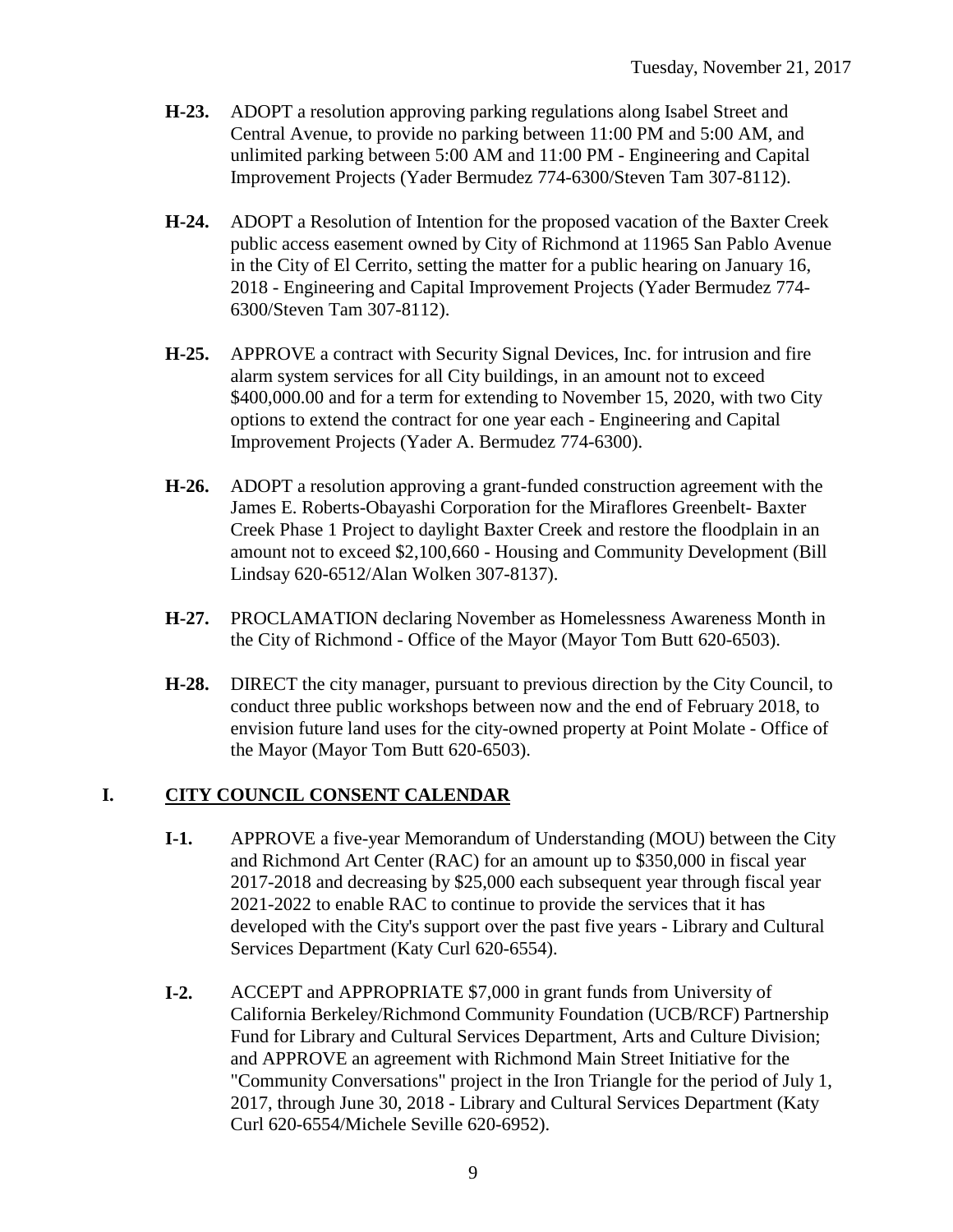- **I-3.** APPROVE the purchase and five year maintenance and support for a new battery backup system for the Communications Center from Tri-Power Systems in an amount not to exceed \$100,000 - Police Department (Chief Allwyn Brown 621- 1802).
- **I-4.** APPROVE the purchase of thirteen (13) Getac V110 mobile data computers and accessories from DuraTech USA, Inc. in an amount not to exceed \$65,000; in accordance with Richmond Municipal Code 2.52.330, the City will utilize the County of San Bernardino's bid process - Police Department (Chief Allwyn Brown 621-1802).
- **I-5.** APPROVE actions to update the Historic Preservation Commission; APPOINT Caitlin Harvey, new appointment, seat #4, Term expiration date July 31, 2021 - Office of the Mayor (Mayor Tom Butt 620-6503).
- **I-6.** APPROVE an amendment to the contract with Tyler Technologies for Software as a Service (SaaS) for the MUNIS Enterprise Resource Planning (ERP) System, extending the contract term by three years to December 31, 2020, and increasing the contract amount by \$1,466,199, with a total contract amount not to exceed \$7,179,279.25 - Information Technology Department (Sue Hartman 620-6874).
- **I-7.** RECEIVE a report on the Richmond Municipal Sewer District for the month of September 2017 - Water Resource Recovery Department (Ryan Smith 620- 5486).
- **I-8.** APPROVE a three-year contract with Infrastructure Engineering Corporation (IEC) to replace the existing SMART COVER® alarm monitoring system in the City's collection system with an ADS ECHO® alarm monitoring system, and provide maintenance and calibration of the system in an amount not to exceed \$91,500 - Water Resource Recovery Department (Ryan Smith 620-5486/Mary Phelps 620-1269).
- **I-9.** APPROVE the purchase of one (1) Toro 25hp Z-Master mower from Aloha Saw in an amount not to exceed \$11,500 - Department of Infrastructure Maintenance and Operations (Tim Higares 231-3008).
- **I-10.** APPROVE the purchase of one (1) 2018 Ford Transit Vanwagon from Towne Ford in an amount not to exceed \$33,000 - Department of Infrastructure Maintenance and Operations (Tim Higares 231-3008).
- **I-11.** APPROVE the purchase of one (1) 2018 Hyster H50XT Lift Truck (forklift) from Pape Material Handling in an amount not to exceed \$29,000 - Department of Water Resource Recovery (Ryan Smith 620-6594).
- **I-12.** APPROVE the purchase of three (3) 2018 Ford F250 trucks from Towne Ford in an aggregate amount not to exceed \$80,000 - Department of Infrastructure Maintenance and Operations (Tim Higares 231-3008).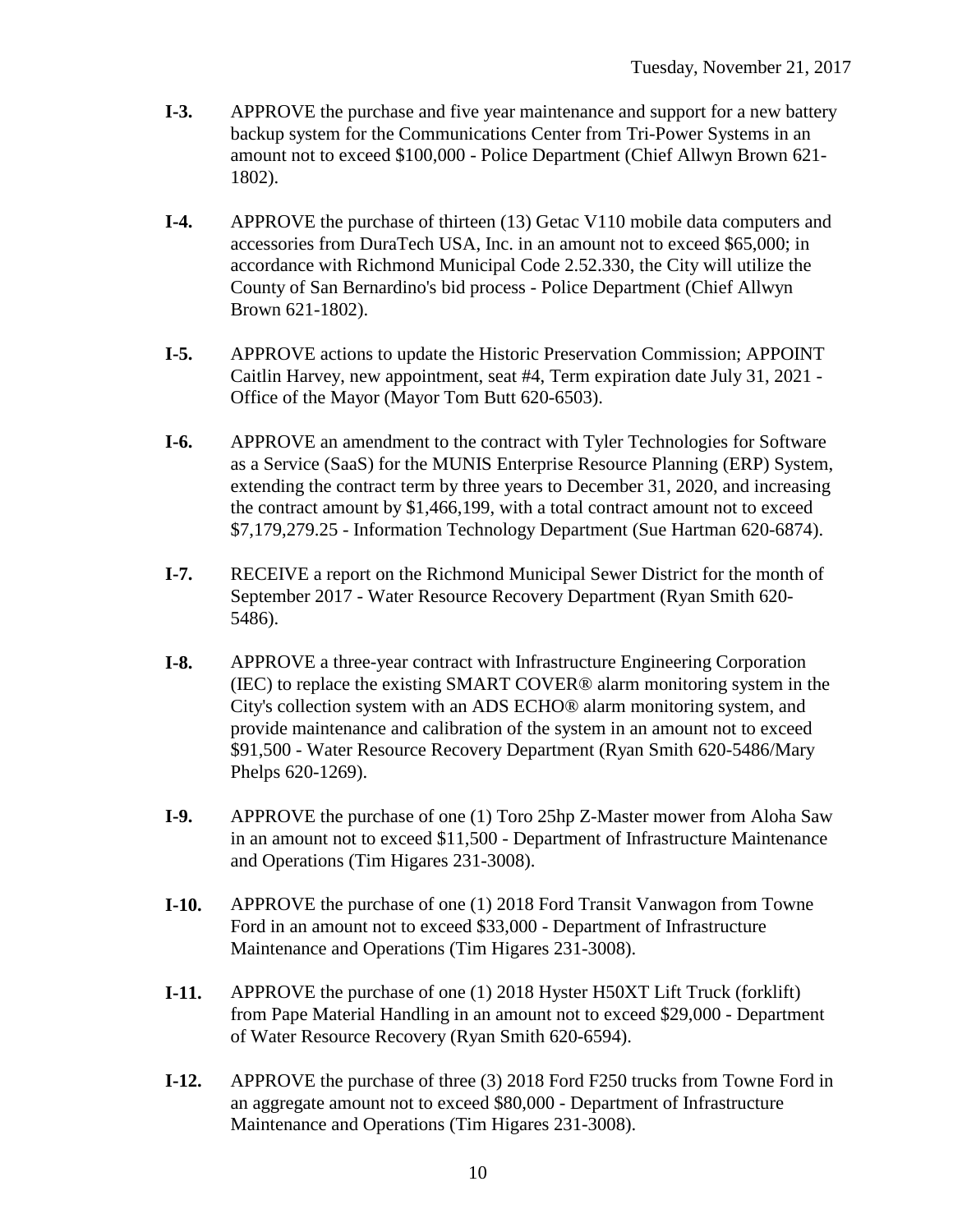- **I-13.** ADOPT a resolution amending the City of Richmond's Conflict of Interest Code to ensure that all City positions required to file Statements of Economic Interest are properly identified - City Attorney's Office (Bruce Reed Goodmiller 620- 6509).
- **I-14.** APPROVE a contract amendment with Nichols Consulting Engineers for engineering and environmental permitting services arising out of the Via Verdi Drive landslide, increasing the contract amount by \$300,200, with a total contract amount not to exceed \$600,200 - Engineering and Capital Improvement Projects Department (Yader A. Bermudez 774-6300).
- **I-15.** APPROVE a contract with Richmond Main Street Initiative, Inc. to provide administrative support for the build-out of the Richmond Business Hub branded as "Co-Biz" at the Richmond BART Station garage in an amount not to exceed \$50,000 from December 1, 2017 through November 30, 2018, with funding from the Environmental and Community Investment Agreement - City Manager's Office (Bill Lindsay/Janet Johnson 620-6512).
- **I-16.** RECEIVE the monthly report on Point Molate activities for the month of October 2017 - City Manager's Office (Bill Lindsay/Craig Murray 620-6512).
- **I-17.** APPROVE a three (3) year contract, with two (2) year renewal options, with Turbo Data Systems, Inc. (TDS) in an amount not to exceed \$14,250, to provide a permit management system and related citation processing services to support the Transportation Division parking management operations - City Manager's Office (Bill Lindsay 620-6512/Denée Evans 621-1718).
- **I-18.** APPROVE actions to update the Urban Forest Advisory Committee; APPOINT Guillermo Jimenez Orozco, new appointment, seat #3, filling an unexpired term with an expiration date of November 11, 2018 - Office of the Mayor (Mayor Tom Butt 620-6503).
- **I-19.** APPROVE actions to update the Planning Commission; APPOINT David Tucker, new appointment, seat #3, term expiration date June 30, 2019 - Office of the Mayor (Mayor Tom Butt 620-6503).
- **I-20.** APPROVE actions to update the Housing Advisory Commission and the Housing Authority Board of Commissioners; APPOINT Carol Hegstrom, reappointment, seat #5, term expiration date November 1, 2019, and Jaycine Scott, re-appointment, seat #6, term expiration date November 1, 2019; and APPOINT Jaycine Scott to the Housing Authority Board of Commissioners to continue serving as a Tenant Commissioner - Office of the Mayor (Mayor Tom Butt 620- 6503).
- **I-21.** APPROVE the minutes of the October 24, 2017, regular meeting of the Richmond City Council - City Clerk's Office (Pamela Christian 620-6513).